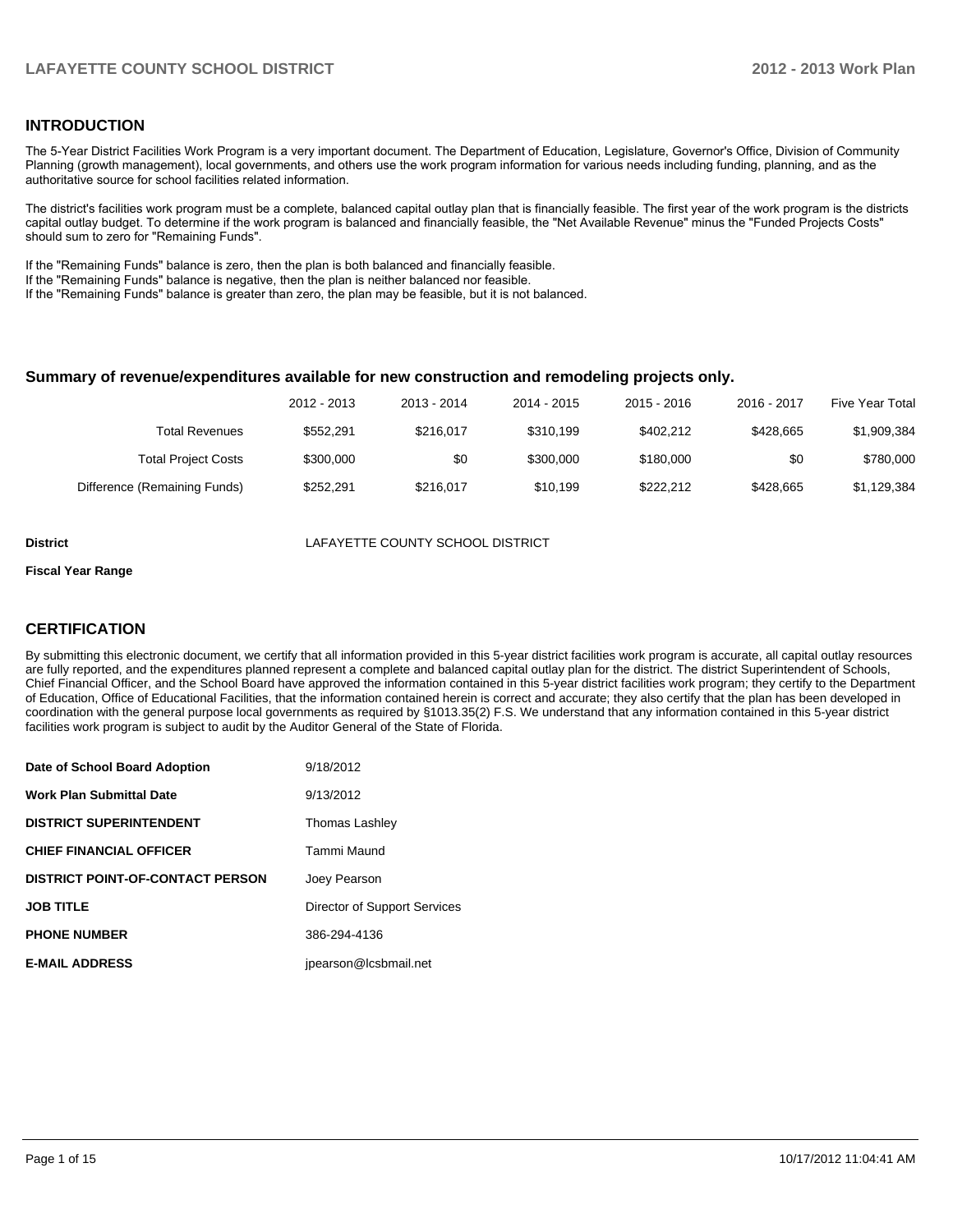# **Expenditures**

#### **Expenditure for Maintenance, Repair and Renovation from 1.50-Mills and PECO**

Annually, prior to the adoption of the district school budget, each school board must prepare a tentative district facilities work program that includes a schedule of major repair and renovation projects necessary to maintain the educational and ancillary facilities of the district.

|                                  | Item                                                                                                                                                    | 2012 - 2013<br><b>Actual Budget</b> | 2013 - 2014<br>Projected | 2014 - 2015<br>Projected | $2015 - 2016$<br>Projected | 2016 - 2017<br>Projected | Total     |
|----------------------------------|---------------------------------------------------------------------------------------------------------------------------------------------------------|-------------------------------------|--------------------------|--------------------------|----------------------------|--------------------------|-----------|
| <b>HVAC</b>                      |                                                                                                                                                         | \$25,000                            | \$25,000                 | \$25,000                 | \$25,000                   | \$25,000                 | \$125,000 |
| Locations:                       | ADULT EDUCATION PROGRAM, LAFAYETTE ELEMENTARY, LAFAYETTE SENIOR HIGH, LAFAYETTE SUPERINTENDENT'S OFFICE                                                 |                                     |                          |                          |                            |                          |           |
| Flooring                         |                                                                                                                                                         | \$5,000                             | \$5,000                  | \$5,000                  | \$5,000                    | \$5,000                  | \$25,000  |
| Locations:                       | ADULT EDUCATION PROGRAM, LAFAYETTE ELEMENTARY, LAFAYETTE SENIOR HIGH, LAFAYETTE SUPERINTENDENT'S OFFICE                                                 |                                     |                          |                          |                            |                          |           |
| Roofing                          |                                                                                                                                                         | \$5.000                             | \$5.000                  | \$5.000                  | \$5.000                    | \$5,000                  | \$25.000  |
| Locations:                       | ADULT EDUCATION PROGRAM, LAFAYETTE ELEMENTARY, LAFAYETTE SENIOR HIGH, LAFAYETTE SUPERINTENDENT'S OFFICE                                                 |                                     |                          |                          |                            |                          |           |
| Safety to Life                   |                                                                                                                                                         | \$7,500                             | \$5,000                  | \$5,000                  | \$5,000                    | \$5,000                  | \$27,500  |
| Locations:                       | ADULT EDUCATION PROGRAM, LAFAYETTE ELEMENTARY, LAFAYETTE SENIOR HIGH, LAFAYETTE SUPERINTENDENT'S OFFICE,<br><b>TRANSPORTATION DEPARTMENT</b>            |                                     |                          |                          |                            |                          |           |
| Fencing                          |                                                                                                                                                         | \$5,000                             | \$5,000                  | \$5,000                  | \$5,000                    | \$5,000                  | \$25,000  |
| Locations:                       | LAFAYETTE ELEMENTARY, LAFAYETTE SENIOR HIGH                                                                                                             |                                     |                          |                          |                            |                          |           |
| Parking                          |                                                                                                                                                         | \$0                                 | \$0                      | \$0                      | \$0                        | \$0                      | \$0       |
|                                  | Locations: No Locations for this expenditure.                                                                                                           |                                     |                          |                          |                            |                          |           |
| Electrical                       |                                                                                                                                                         | \$0                                 | \$0                      | \$0                      | \$0                        | \$0                      | \$0       |
| Locations:                       | No Locations for this expenditure.                                                                                                                      |                                     |                          |                          |                            |                          |           |
| Fire Alarm                       |                                                                                                                                                         | \$5.000                             | \$5,000                  | \$5.000                  | \$5,000                    | \$5,000                  | \$25,000  |
|                                  | Locations: ADULT EDUCATION PROGRAM, LAFAYETTE ELEMENTARY, LAFAYETTE SENIOR HIGH, LAFAYETTE SUPERINTENDENT'S OFFICE,<br><b>TRANSPORTATION DEPARTMENT</b> |                                     |                          |                          |                            |                          |           |
| Telephone/Intercom System        |                                                                                                                                                         | \$3,500                             | \$3,500                  | \$3,500                  | \$5,000                    | \$5,000                  | \$20,500  |
|                                  | Locations: ADULT EDUCATION PROGRAM, LAFAYETTE ELEMENTARY, LAFAYETTE SENIOR HIGH                                                                         |                                     |                          |                          |                            |                          |           |
| <b>Closed Circuit Television</b> |                                                                                                                                                         | \$0                                 | \$0                      | \$0                      | \$0                        | \$0                      | \$0       |
|                                  | Locations: No Locations for this expenditure.                                                                                                           |                                     |                          |                          |                            |                          |           |
| Paint                            |                                                                                                                                                         | \$2,500                             | \$2,500                  | \$2,500                  | \$2,500                    | \$2,500                  | \$12,500  |
|                                  | Locations: ADULT EDUCATION PROGRAM, LAFAYETTE ELEMENTARY, LAFAYETTE SENIOR HIGH, LAFAYETTE SUPERINTENDENT'S OFFICE                                      |                                     |                          |                          |                            |                          |           |
| Maintenance/Repair               |                                                                                                                                                         | \$40,054                            | \$54,266                 | \$0                      | \$0                        | \$2,500                  | \$96,820  |
|                                  | Locations: ADULT EDUCATION PROGRAM, LAFAYETTE ELEMENTARY, LAFAYETTE SENIOR HIGH, LAFAYETTE SUPERINTENDENT'S OFFICE                                      |                                     |                          |                          |                            |                          |           |
|                                  | <b>Sub Total:</b>                                                                                                                                       | \$98,554                            | \$110,266                | \$56,000                 | \$57,500                   | \$60,000                 | \$382,320 |

| <b>DECO</b><br>Maintenance<br>Expenditures<br>LUU | n.<br>νυ | ا 260.،<br>ו ש | 4,080<br>. .<br>544. | $\sim$<br>$\mathbf{A} =$<br>\$51.672 | 7,056<br>∼−∼<br><u>ти.</u><br>0.11 | 1.068<br>1 84 |
|---------------------------------------------------|----------|----------------|----------------------|--------------------------------------|------------------------------------|---------------|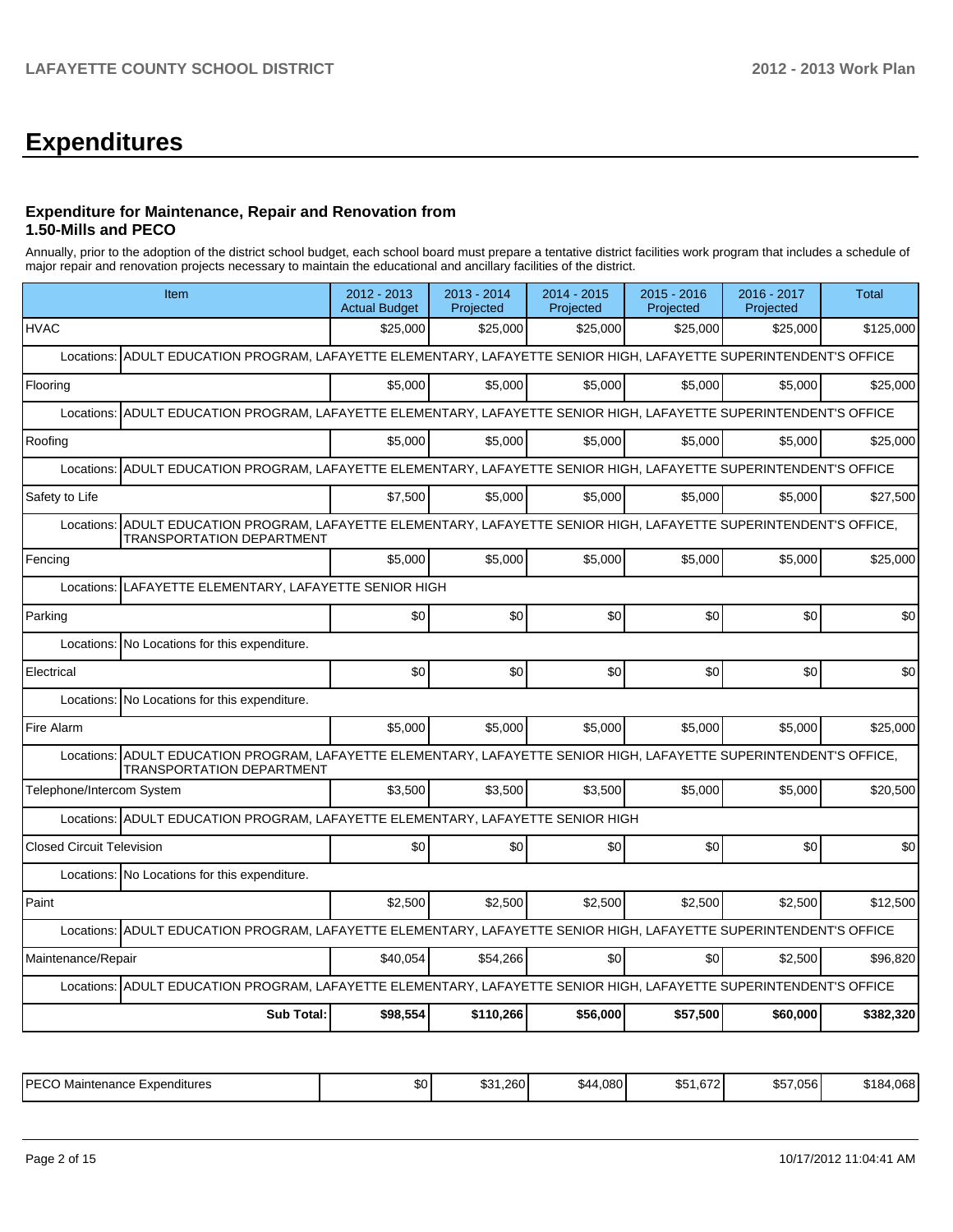| 1.50 Mill Sub<br>\$98.554<br>9.006<br>ሶማድ<br>ا :Total | .920<br><b>TA</b><br>ו ה. | \$5.828<br>\$2,944<br>¢ε | \$198,25∠ |
|-------------------------------------------------------|---------------------------|--------------------------|-----------|
|-------------------------------------------------------|---------------------------|--------------------------|-----------|

No items have been specified.

| $\overline{\phantom{0}}$<br>Total: | \$98,554 | \$110.266 | \$56,000 | \$57,500 | \$60,000 | \$382.320 |
|------------------------------------|----------|-----------|----------|----------|----------|-----------|
|                                    |          |           |          |          |          |           |

#### **Local 1.50 Mill Expenditure For Maintenance, Repair and Renovation**

Anticipated expenditures expected from local funding sources over the years covered by the current work plan.

| Item                                                         | 2012 - 2013<br><b>Actual Budget</b> | $2013 - 2014$<br>Projected | $2014 - 2015$<br>Projected | 2015 - 2016<br>Projected | 2016 - 2017<br>Projected | <b>Total</b> |
|--------------------------------------------------------------|-------------------------------------|----------------------------|----------------------------|--------------------------|--------------------------|--------------|
| Remaining Maint and Repair from 1.5 Mills                    | \$98,554                            | \$79,006                   | \$11,920                   | \$5,828                  | \$2,944                  | \$198,252    |
| Maintenance/Repair Salaries                                  | \$0                                 | \$0                        | \$0                        | \$0                      | \$0                      | \$0          |
| School Bus Purchases                                         | \$69,780                            | \$69,780                   | \$69,780                   | \$0                      | \$0                      | \$209,340    |
| Other Vehicle Purchases                                      | \$0                                 | \$0                        | \$0                        | \$0                      | \$0                      | \$0          |
| Capital Outlay Equipment                                     | \$0                                 | \$0                        | \$0                        | \$0                      | \$0                      | \$0          |
| Rent/Lease Payments                                          | \$0                                 | \$0                        | \$0                        | \$0                      | \$0                      | \$0          |
| <b>COP Debt Service</b>                                      | \$0                                 | \$0                        | \$0                        | \$0                      | \$0                      | \$0          |
| Rent/Lease Relocatables                                      | \$0                                 | \$0                        | \$0                        | \$0                      | \$0                      | \$0          |
| <b>Environmental Problems</b>                                | \$0                                 | \$0                        | \$0                        | \$0                      | \$0                      | \$0          |
| ls.1011.14 Debt Service                                      | \$0                                 | \$0                        | \$0                        | \$0                      | \$0                      | \$0          |
| Special Facilities Construction Account                      | \$0                                 | \$0                        | \$0                        | \$0                      | \$0                      | \$0          |
| Premiums for Property Casualty Insurance - 1011.71<br>(4a,b) | \$0                                 | \$0                        | \$0                        | \$0                      | \$0                      | \$0          |
| <b>Qualified School Construction Bonds (QSCB)</b>            | \$0                                 | \$0                        | \$0                        | \$0                      | \$0                      | \$0          |
| Qualified Zone Academy Bonds (QZAB)                          | \$0                                 | \$0                        | \$0                        | \$0                      | \$0                      | \$0          |
| <b>Local Expenditure Totals:</b>                             | \$168,334                           | \$148,786                  | \$81,700                   | \$5,828                  | \$2,944                  | \$407,592    |
| Ravanua                                                      |                                     |                            |                            |                          |                          |              |

## **Revenue**

#### **1.50 Mill Revenue Source**

Schedule of Estimated Capital Outlay Revenue from each currently approved source which is estimated to be available for expenditures on the projects included in the tentative district facilities work program. All amounts are NET after considering carryover balances, interest earned, new COP's, 1011.14 and 1011.15 loans, etc. Districts cannot use 1.5-Mill funds for salaries except for those explicitly associated with maintenance/repair projects. (1011.71 (5), F.S.)

| <b>Item</b>                                                                       | Fund | $2012 - 2013$<br><b>Actual Value</b> | $2013 - 2014$<br>Projected | $2014 - 2015$<br>Projected | $2015 - 2016$<br>Projected | $2016 - 2017$<br>Projected | Total           |
|-----------------------------------------------------------------------------------|------|--------------------------------------|----------------------------|----------------------------|----------------------------|----------------------------|-----------------|
| $(1)$ Non-exempt property<br>lassessed valuation                                  |      | \$259.154.446                        | \$244.163.255              | \$258,819,195              | \$272.779.491              | \$290.556.199              | \$1,325,472,586 |
| $(2)$ The Millege projected for<br>discretionary capital outlay per<br>ls.1011.71 |      | 1.50                                 | l.50 l                     | .50 <sub>1</sub>           | .50 <sub>1</sub>           | 1.50 l                     |                 |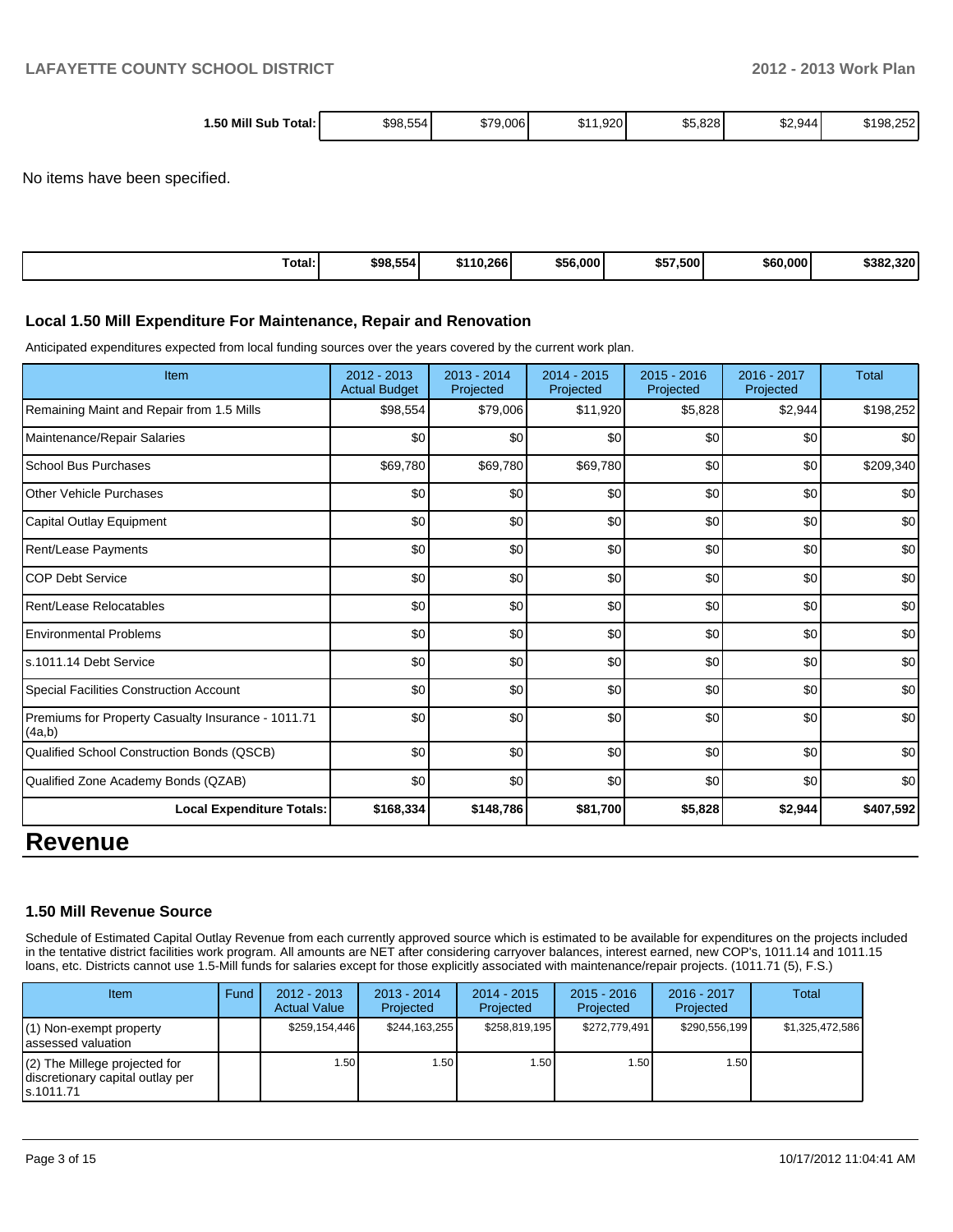| (3) Full value of the 1.50-Mill<br>I discretionary capital outlay per<br>ls.1011.71 |       | \$435.379 | \$410,194] | \$434.816 | \$458.270 | \$488.134 | \$2,226,793 |
|-------------------------------------------------------------------------------------|-------|-----------|------------|-----------|-----------|-----------|-------------|
| $(4)$ Value of the portion of the 1.50<br>-Mill ACTUALLY levied                     | 370 l | \$373.182 | \$351.595  | \$372.700 | \$392.802 | \$418,401 | \$1.908.680 |
| $(5)$ Difference of lines (3) and (4)                                               |       | \$62.197  | \$58,599   | \$62.116  | \$65.468  | \$69.733  | \$318,113   |

### **PECO Revenue Source**

The figure in the row designated "PECO Maintenance" will be subtracted from funds available for new construction because PECO maintenance dollars cannot be used for new construction.

| Item                                  | Fund             | $2012 - 2013$<br><b>Actual Budget</b> | $2013 - 2014$<br>Projected | $2014 - 2015$<br>Projected | $2015 - 2016$<br>Projected | 2016 - 2017<br>Projected | Total     |
|---------------------------------------|------------------|---------------------------------------|----------------------------|----------------------------|----------------------------|--------------------------|-----------|
| <b>IPECO New Construction</b>         | 340 <sup>l</sup> | \$0                                   | \$0                        | \$5.991                    | \$2.030                    | \$0                      | \$8,021   |
| <b>IPECO Maintenance Expenditures</b> |                  | \$0 <sub>1</sub>                      | \$31,260                   | \$44.080                   | \$51.672                   | \$57.056                 | \$184.068 |
|                                       |                  | \$0                                   | \$31,260                   | \$50,071                   | \$53,702                   | \$57,056                 | \$192,089 |

#### **CO & DS Revenue Source**

Revenue from Capital Outlay and Debt Service funds.

| <b>Item</b>                                        | Fund | $2012 - 2013$<br><b>Actual Budget</b> | $2013 - 2014$<br>Projected | $2014 - 2015$<br>Projected | $2015 - 2016$<br>Projected | $2016 - 2017$<br>Projected | Total    |
|----------------------------------------------------|------|---------------------------------------|----------------------------|----------------------------|----------------------------|----------------------------|----------|
| ICO & DS Cash Flow-through<br><b>I</b> Distributed | 360  | \$12.763                              | \$12.763                   | \$12.763                   | \$12.763                   | \$12,763                   | \$63,815 |
| ICO & DS Interest on<br>Undistributed CO           | 360  | \$445                                 | \$445                      | \$445                      | \$445                      | \$445                      | \$2,225  |
|                                                    |      | \$13,208                              | \$13,208                   | \$13,208                   | \$13,208                   | \$13,208                   | \$66,040 |

#### **Fair Share Revenue Source**

All legally binding commitments for proportionate fair-share mitigation for impacts on public school facilities must be included in the 5-year district work program.

Nothing reported for this section.

#### **Sales Surtax Referendum**

Specific information about any referendum for a 1-cent or ½-cent surtax referendum during the previous year.

**Did the school district hold a surtax referendum during the past fiscal year 2011 - 2012?**

No

#### **Additional Revenue Source**

Any additional revenue sources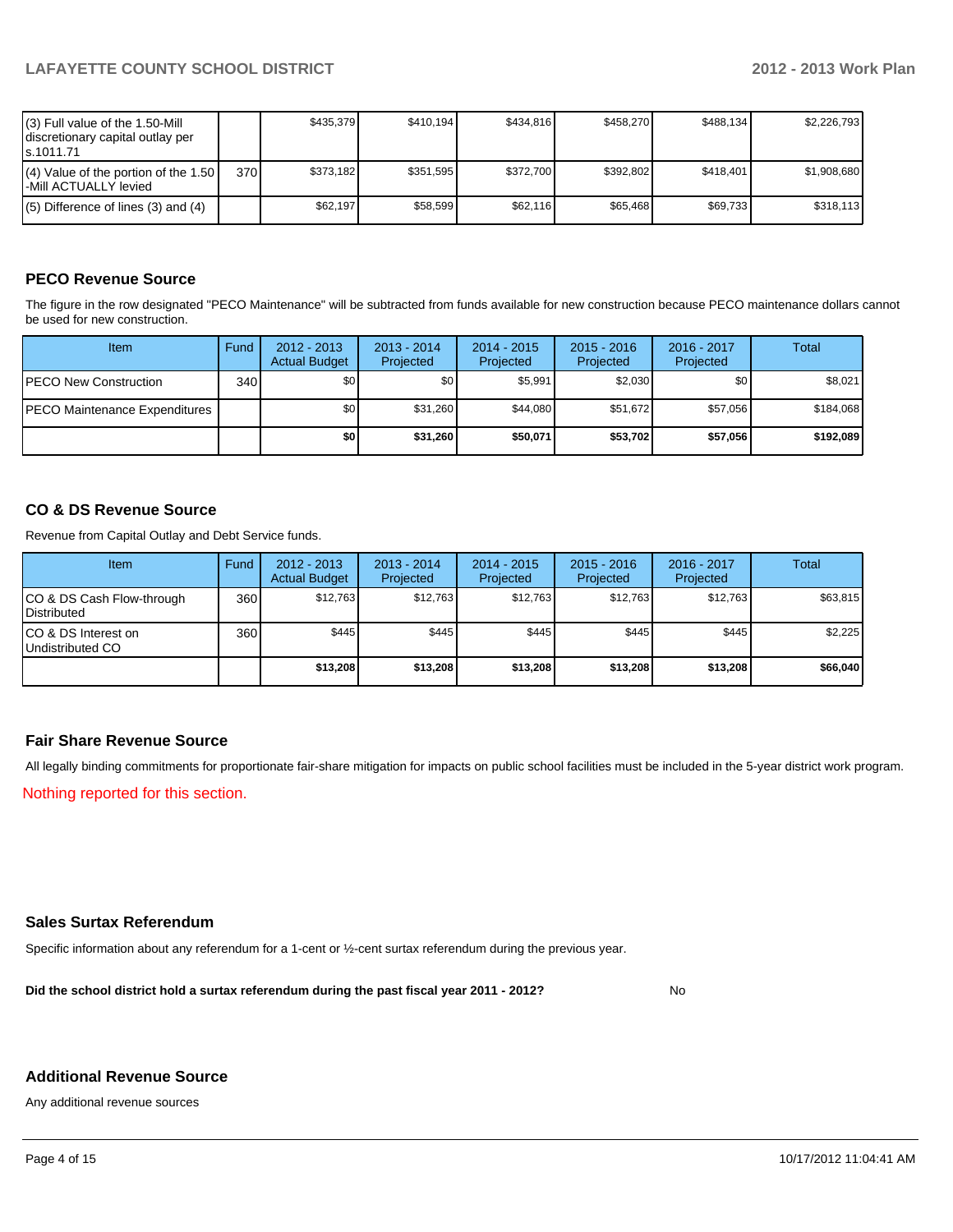### **LAFAYETTE COUNTY SCHOOL DISTRICT 2012 - 2013 Work Plan**

| Item                                                                                                               | 2012 - 2013<br><b>Actual Value</b> | 2013 - 2014<br>Projected | 2014 - 2015<br>Projected | 2015 - 2016<br>Projected | 2016 - 2017<br>Projected | <b>Total</b> |
|--------------------------------------------------------------------------------------------------------------------|------------------------------------|--------------------------|--------------------------|--------------------------|--------------------------|--------------|
| Proceeds from a s.1011.14/15 F.S. Loans                                                                            | \$0                                | \$0                      | \$0                      | \$0                      | \$0                      | \$0          |
| District Bonds - Voted local bond<br>referendum proceeds per s.9, Art VII<br><b>State Constitution</b>             | \$0                                | \$0                      | \$0                      | \$0                      | \$0                      | \$0          |
| Proceeds from Special Act Bonds                                                                                    | \$0                                | \$0                      | \$0                      | \$0                      | \$0                      | \$0          |
| Estimated Revenue from CO & DS Bond<br>Sale                                                                        | \$0                                | \$0                      | \$0                      | \$0                      | \$0                      | \$0          |
| Proceeds from Voted Capital<br>Improvements millage                                                                | \$0                                | \$0                      | \$0                      | \$0                      | \$0                      | \$0          |
| Other Revenue for Other Capital Projects                                                                           | \$0                                | \$0                      | \$0                      | \$0                      | \$0                      | \$0          |
| Proceeds from 1/2 cent sales surtax<br>authorized by school board                                                  | \$0                                | \$0                      | \$0                      | \$0                      | \$0                      | \$0          |
| Proceeds from local governmental<br>infrastructure sales surtax                                                    | \$0                                | \$0                      | \$0                      | \$0                      | \$0                      | \$0          |
| Proceeds from Certificates of<br>Participation (COP's) Sale                                                        | \$0                                | \$0                      | \$0                      | \$0                      | \$0                      | \$0          |
| Classrooms First Bond proceeds amount<br>authorized in FY 1997-98                                                  | \$0                                | \$0                      | \$0                      | \$0                      | \$0                      | \$0          |
| <b>Classrooms for Kids</b>                                                                                         | \$0                                | \$0                      | \$0                      | \$0                      | \$0                      | \$0          |
| <b>District Equity Recognition</b>                                                                                 | \$0                                | \$0                      | \$0                      | \$0                      | \$0                      | \$0          |
| <b>Federal Grants</b>                                                                                              | \$0                                | \$0                      | \$0                      | \$0                      | \$0                      | \$0          |
| Proportionate share mitigation (actual<br>cash revenue only, not in kind donations)                                | \$0                                | \$0                      | \$0                      | \$0                      | \$0                      | \$0          |
| Impact fees received                                                                                               | \$0                                | \$0                      | \$0                      | \$0                      | \$0                      | \$0          |
| Private donations                                                                                                  | \$0                                | \$0                      | \$0                      | \$0                      | \$0                      | \$0          |
| Grants from local governments or not-for-<br>profit organizations                                                  | \$0                                | \$0                      | \$0                      | \$0                      | \$0                      | \$0          |
| Interest, Including Profit On Investment                                                                           | \$0                                | \$0                      | \$0                      | \$0                      | \$0                      | \$0          |
| Revenue from Bonds pledging proceeds<br>from 1 cent or 1/2 cent Sales Surtax                                       | \$0                                | \$0                      | \$0                      | \$0                      | \$0                      | \$0          |
| <b>Total Fund Balance Carried Forward</b>                                                                          | \$334,235                          | \$0                      | \$0                      | \$0                      | \$0                      | \$334,235    |
| General Capital Outlay Obligated Fund<br>Balance Carried Forward From Total<br><b>Fund Balance Carried Forward</b> | \$0                                | \$0                      | \$0                      | \$0                      | \$0                      | \$0          |
| Special Facilities Construction Account                                                                            | \$0                                | \$0                      | \$0                      | \$0                      | \$0                      | \$0          |
| One Cent - 1/2 Cent Sales Surtax Debt<br>Service From Total Fund Balance Carried<br>Forward                        | \$0                                | \$0                      | \$0                      | \$0                      | \$0                      | \$0          |
| Capital Outlay Projects Funds Balance<br>Carried Forward From Total Fund<br><b>Balance Carried Forward</b>         | \$0                                | \$0                      | \$0                      | \$0                      | \$0                      | \$0          |
| <b>Subtotal</b>                                                                                                    | \$334,235                          | \$0                      | \$0                      | \$0                      | \$0                      | \$334,235    |

### **Total Revenue Summary**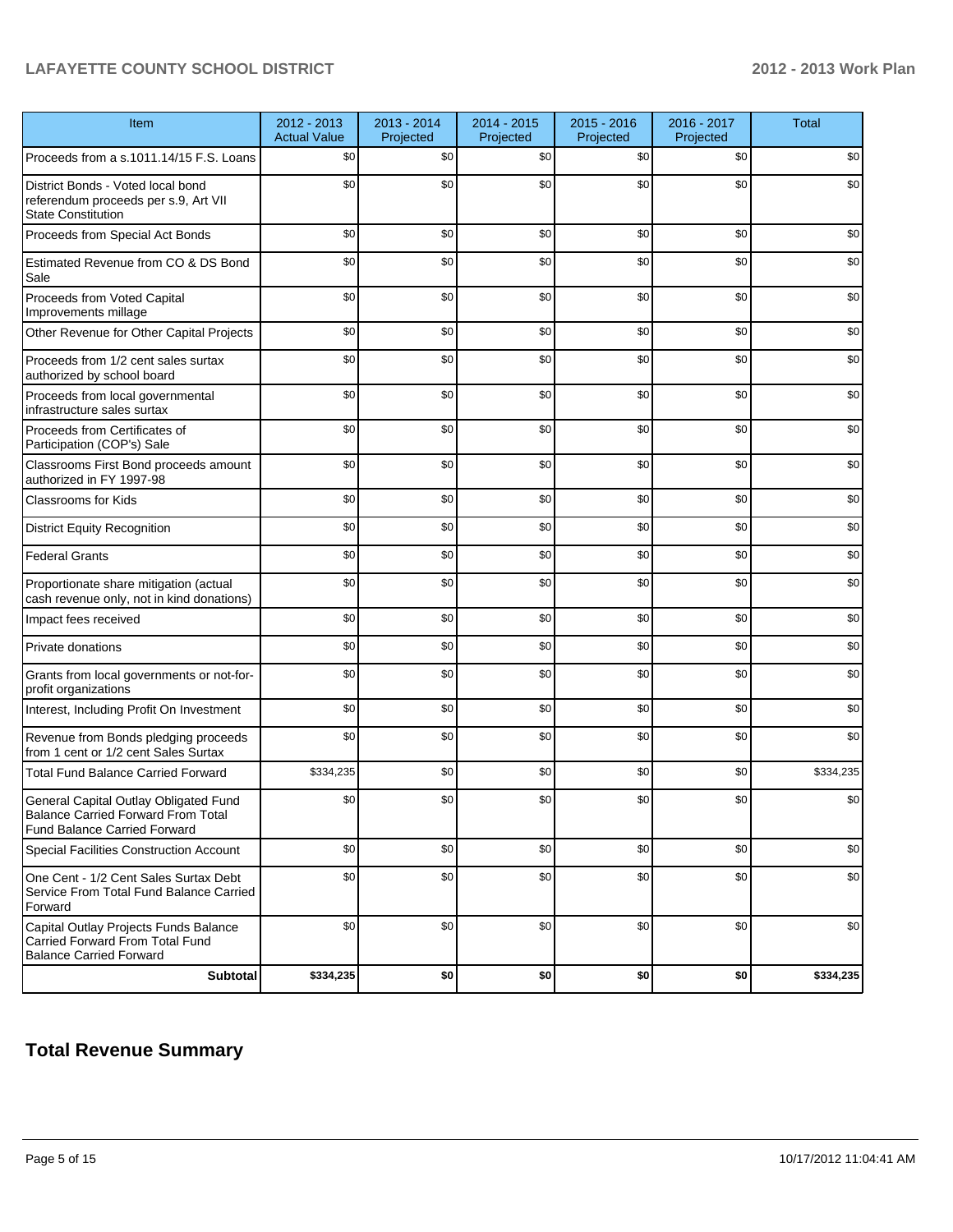### **LAFAYETTE COUNTY SCHOOL DISTRICT 2012 - 2013 Work Plan**

| <b>Item Name</b>                                           | 2012 - 2013<br><b>Budget</b> | $2013 - 2014$<br>Projected | $2014 - 2015$<br>Projected | $2015 - 2016$<br>Projected | 2016 - 2017<br>Projected | <b>Five Year Total</b> |
|------------------------------------------------------------|------------------------------|----------------------------|----------------------------|----------------------------|--------------------------|------------------------|
| Local 1.5 Mill Discretionary Capital Outlay<br>Revenue     | \$373,182                    | \$351,595                  | \$372,700                  | \$392,802                  | \$418,401                | \$1,908,680            |
| PECO and 1.5 Mill Maint and Other 1.5<br>Mill Expenditures | (\$168,334)                  | (\$148,786)                | (\$81,700)                 | (\$5,828)                  | (\$2,944)                | (\$407,592)            |
| IPECO Maintenance Revenue                                  | \$0                          | \$31,260                   | \$44.080                   | \$51,672                   | \$57,056                 | \$184,068              |
| Available 1.50 Mill for New<br><b>Construction</b>         | \$204,848                    | \$202,809                  | \$291.000                  | \$386,974                  | \$415,457                | \$1,501,088            |

| Item Name                            | 2012 - 2013<br><b>Budget</b> | 2013 - 2014<br>Projected | $2014 - 2015$<br>Projected | $2015 - 2016$<br>Projected | $2016 - 2017$<br>Projected | <b>Five Year Total</b> |
|--------------------------------------|------------------------------|--------------------------|----------------------------|----------------------------|----------------------------|------------------------|
| CO & DS Revenue                      | \$13,208                     | \$13,208                 | \$13,208                   | \$13,208                   | \$13,208                   | \$66,040               |
| <b>PECO New Construction Revenue</b> | \$0                          | \$0                      | \$5,991                    | \$2,030                    | \$0 <sub>1</sub>           | \$8,021                |
| <b>Other/Additional Revenue</b>      | \$334,235                    | \$0 <sub>1</sub>         | \$0                        | \$0                        | \$0                        | \$334,235              |
| <b>Total Additional Revenuel</b>     | \$347,443                    | \$13,208                 | \$19,199                   | \$15,238                   | \$13,208                   | \$408,296              |
| <b>Total Available Revenue</b>       | \$552.291                    | \$216,017                | \$310.199                  | \$402.212                  | \$428,665                  | \$1,909,384            |

# **Project Schedules**

#### **Capacity Project Schedules**

A schedule of capital outlay projects necessary to ensure the availability of satisfactory classrooms for the projected student enrollment in K-12 programs.

| <b>Project Description</b>           | Location                  |                          | 2012 - 2013 | 2013 - 2014 | 2014 - 2015 | $2015 - 2016$ | 2016 - 2017 | <b>Total</b> | Funded |
|--------------------------------------|---------------------------|--------------------------|-------------|-------------|-------------|---------------|-------------|--------------|--------|
| Project description<br>not specified | Location not<br>specified | <b>Planned</b><br>Cost:  | \$0         | \$0         | \$0         | \$0           | \$0         | $$0$ No      |        |
|                                      | <b>Student Stations:</b>  |                          | 0           |             | $\Omega$    | U             | ſ           |              |        |
|                                      | Total Classrooms:         |                          | $\Omega$    | $\cap$      | $\Omega$    | $\Omega$      | $\Omega$    | $\Omega$     |        |
|                                      | Gross Sq Ft:              |                          | 0           |             | 0           |               | C           |              |        |
| Project description<br>not specified | Location not<br>specified | <b>Planned</b><br>Cost:  | \$0         | \$0         | \$0         | \$0           | \$0         | $$0$ No      |        |
|                                      |                           | <b>Student Stations:</b> | $\Omega$    | ∩           | $\Omega$    | $\Omega$      | $\Omega$    | U            |        |
|                                      |                           | Total Classrooms:        | $\Omega$    |             | $\Omega$    |               | $\Omega$    |              |        |
|                                      |                           | Gross Sq Ft:             | $\Omega$    |             | 0           |               | $\Omega$    |              |        |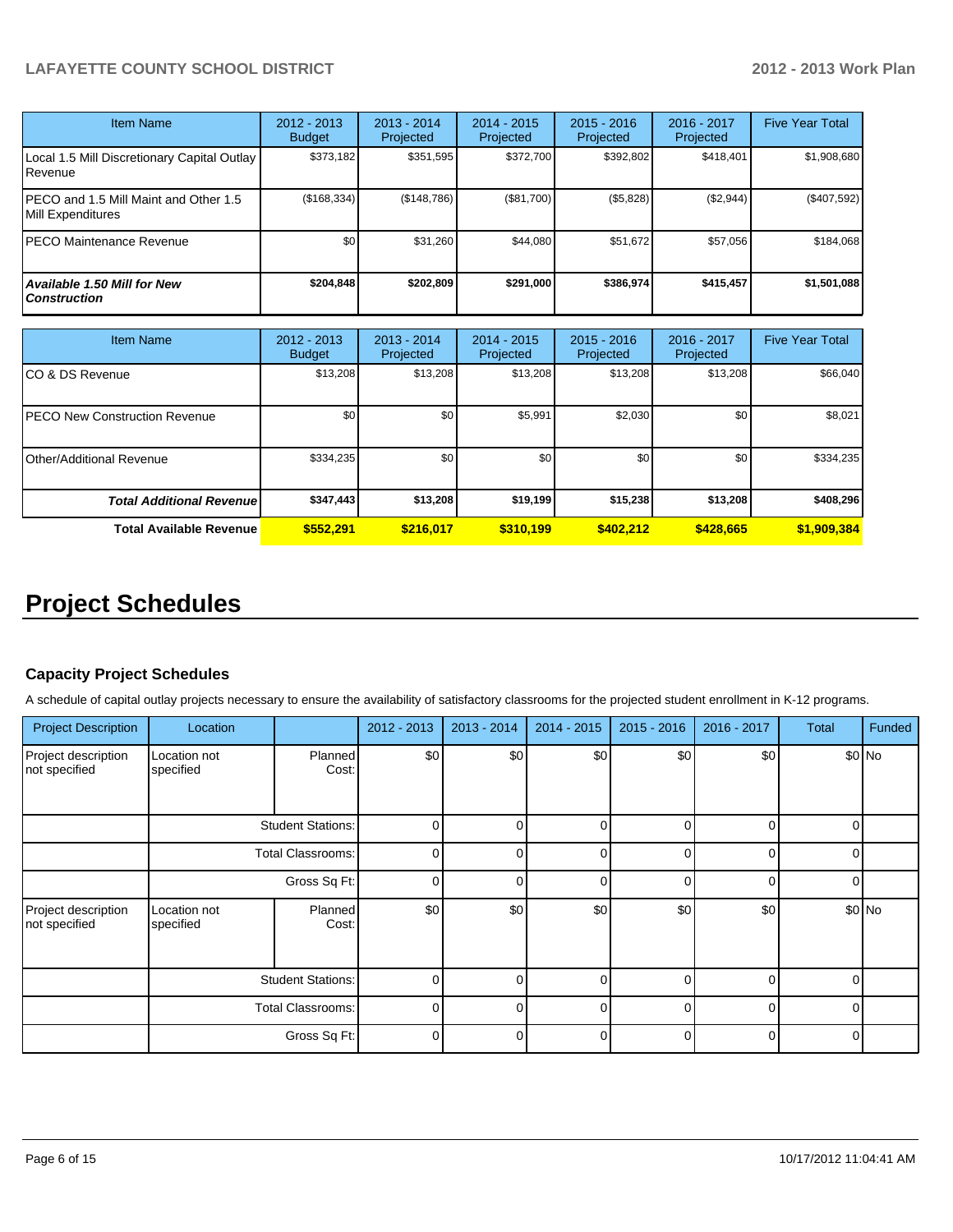| <b>Planned Cost:</b>     | \$0 | \$0 <sub>1</sub> | \$0 | \$0 | \$0 | \$0 |
|--------------------------|-----|------------------|-----|-----|-----|-----|
| <b>Student Stations:</b> |     |                  |     |     |     |     |
| <b>Total Classrooms:</b> |     |                  |     |     |     | o.  |
| Gross Sq Ft:             |     |                  |     |     |     | 01  |

#### **Other Project Schedules**

Major renovations, remodeling, and additions of capital outlay projects that do not add capacity to schools.

| <b>Project Description</b>                         | Location                                              | $2012 - 2013$<br>Actual Budget | $2013 - 2014$<br>Projected | $2014 - 2015$<br>Projected | $2015 - 2016$<br>Projected | 2016 - 2017<br>Projected | <b>Total</b>  | Funded |
|----------------------------------------------------|-------------------------------------------------------|--------------------------------|----------------------------|----------------------------|----------------------------|--------------------------|---------------|--------|
| Replace the Roofing on District<br><b>I</b> Office | <b>LAFAYETTE</b><br>SUPERINTENDENT'S<br><b>OFFICE</b> | \$0                            | \$0 <sub>0</sub>           | \$0                        | \$100,000                  | \$0                      | \$100,000 Yes |        |
| Replace roofing on Building<br>23,24 and 25        | <b>LAFAYETTE</b><br><b>ELEMENTARY</b>                 | \$300,000                      | \$0                        | \$300,000                  | \$0                        | \$0                      | \$600,000 Yes |        |
| Restroom Faciltiy for PE area                      | <b>LAFAYETTE</b><br><b>ELEMENTARY</b>                 | \$0                            | \$0                        | \$0                        | \$80,000                   | \$0                      | \$80,000 Yes  |        |
| Kitchen renovation and<br>lexpansion               | LAFAYETTE<br><b>ELEMENTARY</b>                        | \$0                            | \$0                        | \$0                        | \$0                        | \$250,000                | \$250,000 No  |        |
| Walkway Canopy Replacement LAFAYETTE               | <b>ELEMENTARY</b>                                     | \$0                            | \$100,000                  | \$0                        | \$0                        | \$0                      | \$100,000 No  |        |
|                                                    |                                                       | \$300,000                      | \$100,000                  | \$300,000                  | \$180,000                  | \$250,000                | \$1,130,000   |        |

#### **Additional Project Schedules**

Any projects that are not identified in the last approved educational plant survey.

Nothing reported for this section.

#### **Non Funded Growth Management Project Schedules**

Schedule indicating which projects, due to planned development, that CANNOT be funded from current revenues projected over the next five years.

Nothing reported for this section.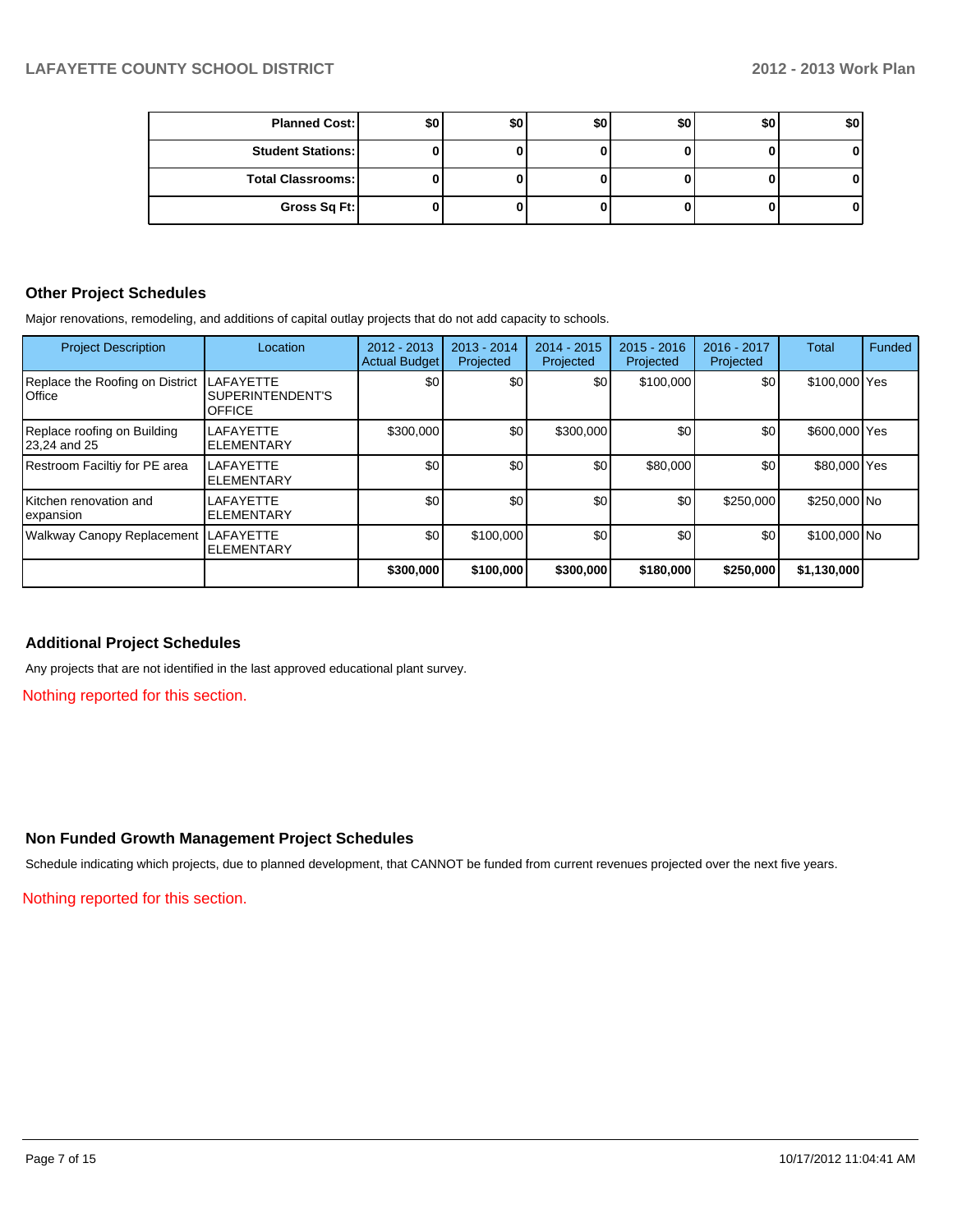# **Tracking**

#### **Capacity Tracking**

| Location                                   | $2012 -$<br>2013 Satis.<br>Stu. Sta. | Actual<br>$2012 -$<br><b>2013 FISH</b><br>Capacity | Actual<br>$2011 -$<br>2012<br><b>COFTE</b> | # Class<br><b>Rooms</b> | Actual<br>Average<br>$2012 -$<br>2013 Class<br><b>Size</b> | Actual<br>$2012 -$<br>2013<br><b>Utilization</b> | <b>New</b><br>Stu.<br><b>Capacity</b> | <b>New</b><br>Rooms to<br>be<br>Added/Re<br>moved | Projected<br>$2016 -$<br>2017<br><b>COFTE</b> | Projected<br>$2016 -$<br>2017<br><b>Utilization</b> | Projected<br>$2016 -$<br>2017 Class<br><b>Size</b> |
|--------------------------------------------|--------------------------------------|----------------------------------------------------|--------------------------------------------|-------------------------|------------------------------------------------------------|--------------------------------------------------|---------------------------------------|---------------------------------------------------|-----------------------------------------------|-----------------------------------------------------|----------------------------------------------------|
| <b>ILAFAYETTE SENIOR</b><br>IHIGH          | 804                                  | 723                                                | 532                                        | 36                      | 15                                                         | 74.00 %                                          |                                       |                                                   | 309                                           | 43.00 %                                             | 9                                                  |
| ILAFAYETTE<br><b>IELEMENTARY</b>           | 705                                  | 705                                                | 611                                        | 38 <sup>l</sup>         | 16 <sup>1</sup>                                            | 87.00 %                                          |                                       |                                                   | 480                                           | 68.00 %                                             | 13                                                 |
| <b>IADULT EDUCATION</b><br><b>IPROGRAM</b> |                                      |                                                    |                                            | 0                       |                                                            | $0.00\%$                                         |                                       |                                                   | 393                                           | $0.00\%$                                            | 0                                                  |
|                                            | 1,509                                | 1,428                                              | 1,143                                      | 74                      | 15 <sup>1</sup>                                            | 80.03%                                           |                                       | 0                                                 | 1,182                                         | 82.77%                                              | 16                                                 |

The COFTE Projected Total (1,182) for 2016 - 2017 must match the Official Forecasted COFTE Total (1,183 ) for 2016 - 2017 before this section can be completed. In the event that the COFTE Projected Total does not match the Official forecasted COFTE, then the Balanced Projected COFTE Table should be used to balance COFTE.

| Projected COFTE for 2016 - 2017 |       | <b>Grade Level Type</b> | <b>Balanced Projected</b><br>COFTE for 2016 - 2017 |
|---------------------------------|-------|-------------------------|----------------------------------------------------|
| Elementary (PK-3)               | 393   |                         |                                                    |
| Middle (4-8)                    | 480   |                         |                                                    |
|                                 |       | Elementary (PK-3)       | 0                                                  |
| High (9-12)                     | 309   |                         |                                                    |
|                                 |       | Middle (4-8)            | $\Omega$                                           |
|                                 | 1,183 |                         |                                                    |
|                                 |       | High (9-12)             | 0                                                  |
|                                 |       |                         |                                                    |
|                                 |       |                         | 1.182                                              |

#### **Relocatable Replacement**

Number of relocatable classrooms clearly identified and scheduled for replacement in the school board adopted financially feasible 5-year district work program.

| Location                          | $2012 - 2013$ | $2013 - 2014$ | 2014 - 2015   2015 - 2016   2016 - 2017 | Year 5 Total |
|-----------------------------------|---------------|---------------|-----------------------------------------|--------------|
| Total Relocatable Replacements: I |               |               |                                         |              |

#### **Charter Schools Tracking**

Information regarding the use of charter schools.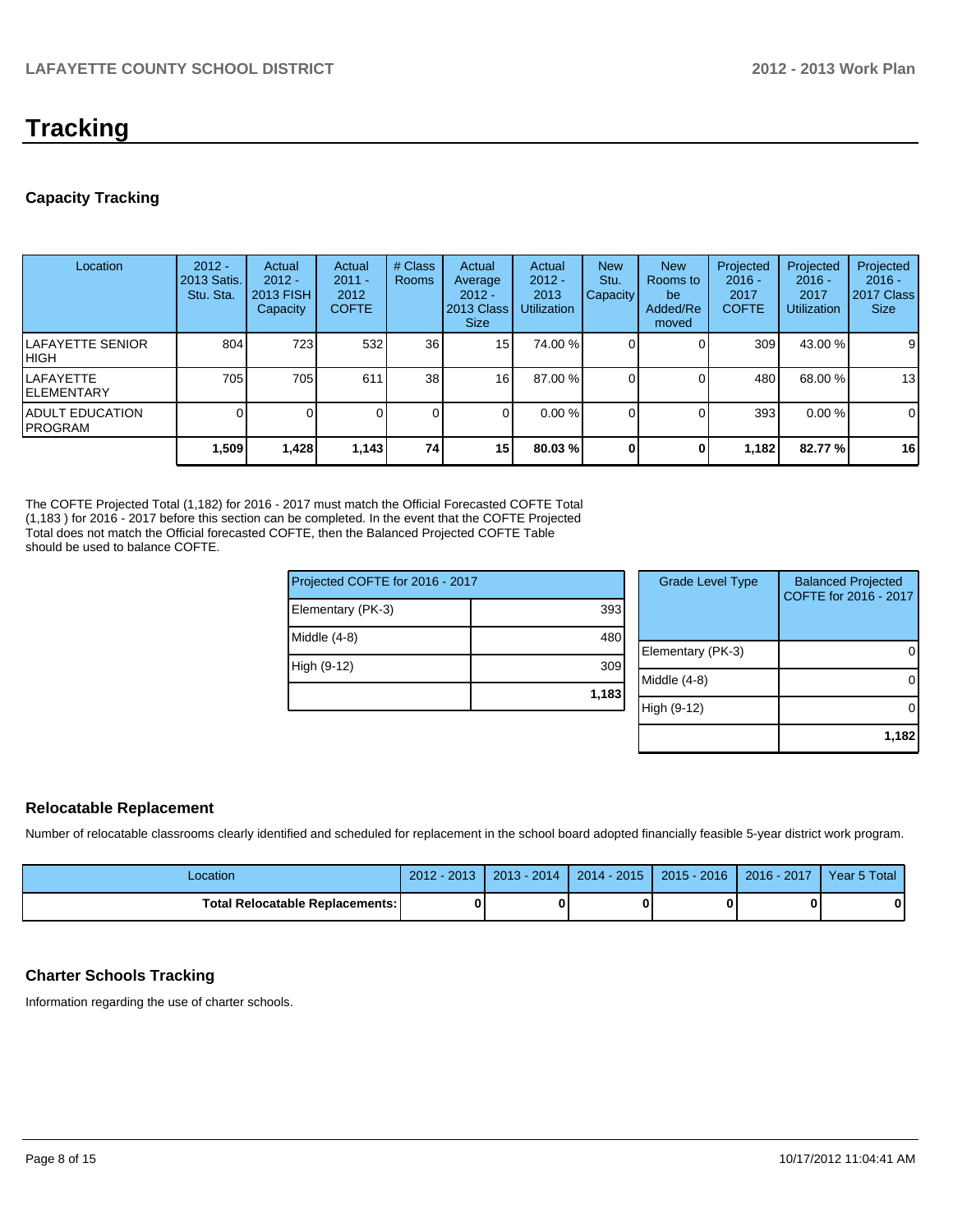Nothing reported for this section.

#### **Special Purpose Classrooms Tracking**

The number of classrooms that will be used for certain special purposes in the current year, by facility and type of classroom, that the district will, 1), not use for educational purposes, and 2), the co-teaching classrooms that are not open plan classrooms and will be used for educational purposes.

| School | <b>School Type</b>                     | # of Elementary<br>K-3 Classrooms | # of Middle 4-8<br><b>Classrooms</b> | # of High $9-12$<br><b>Classrooms</b> | # of $ESE$<br>Classrooms        | # of Combo<br><b>Classrooms</b> | Total<br><b>Classrooms</b> |
|--------|----------------------------------------|-----------------------------------|--------------------------------------|---------------------------------------|---------------------------------|---------------------------------|----------------------------|
|        | <b>Total Educational Classrooms: I</b> |                                   |                                      |                                       |                                 |                                 | 01                         |
| School | <b>School Type</b>                     | # of Elementary<br>K-3 Classrooms | # of Middle 4-8<br><b>Classrooms</b> | # of High $9-12$<br><b>Classrooms</b> | # of $ESE$<br><b>Classrooms</b> | # of Combo<br><b>Classrooms</b> | Total<br><b>Classrooms</b> |
|        | <b>Total Co-Teaching Classrooms:</b>   |                                   |                                      |                                       |                                 |                                 | 01                         |

#### **Infrastructure Tracking**

**Necessary offsite infrastructure requirements resulting from expansions or new schools. This section should include infrastructure information related to capacity project schedules and other project schedules (Section 4).**

Not Specified

**Proposed location of planned facilities, whether those locations are consistent with the comprehensive plans of all affected local governments, and recommendations for infrastructure and other improvements to land adjacent to existing facilities. Provisions of 1013.33(12), (13) and (14) and 1013.36 must be addressed for new facilities planned within the 1st three years of the plan (Section 5).**

Not Specified

**Consistent with Comp Plan?** No

#### **Net New Classrooms**

The number of classrooms, by grade level and type of construction, that were added during the last fiscal year.

| List the net new classrooms added in the 2011 - 2012 fiscal year.                                                                                       |                              |                          |                                |                        | List the net new classrooms to be added in the 2012 - 2013 fiscal<br>Ivear. |                             |                                 |                        |  |  |
|---------------------------------------------------------------------------------------------------------------------------------------------------------|------------------------------|--------------------------|--------------------------------|------------------------|-----------------------------------------------------------------------------|-----------------------------|---------------------------------|------------------------|--|--|
| "Classrooms" is defined as capacity carrying classrooms that are added to increase<br>capacity to enable the district to meet the Class Size Amendment. |                              |                          |                                |                        | Totals for fiscal year 2012 - 2013 should match totals in Section 15A.      |                             |                                 |                        |  |  |
| Location                                                                                                                                                | $2011 - 2012$ #<br>Permanent | 2011 - 2012 #<br>Modular | $2011 - 2012$ #<br>Relocatable | $2011 - 2012$<br>Total | $2012 - 2013$ #<br>Permanent                                                | $2012 - 2013 \#$<br>Modular | $2012 - 2013 \#$<br>Relocatable | $2012 - 2013$<br>Total |  |  |
| Elementary (PK-3)                                                                                                                                       |                              |                          |                                |                        |                                                                             |                             |                                 | $\Omega$               |  |  |
| Middle (4-8)                                                                                                                                            |                              |                          |                                |                        |                                                                             |                             |                                 | $\Omega$               |  |  |
| High (9-12)                                                                                                                                             |                              |                          |                                |                        |                                                                             |                             |                                 | 0                      |  |  |
|                                                                                                                                                         |                              |                          |                                |                        |                                                                             |                             |                                 | 0                      |  |  |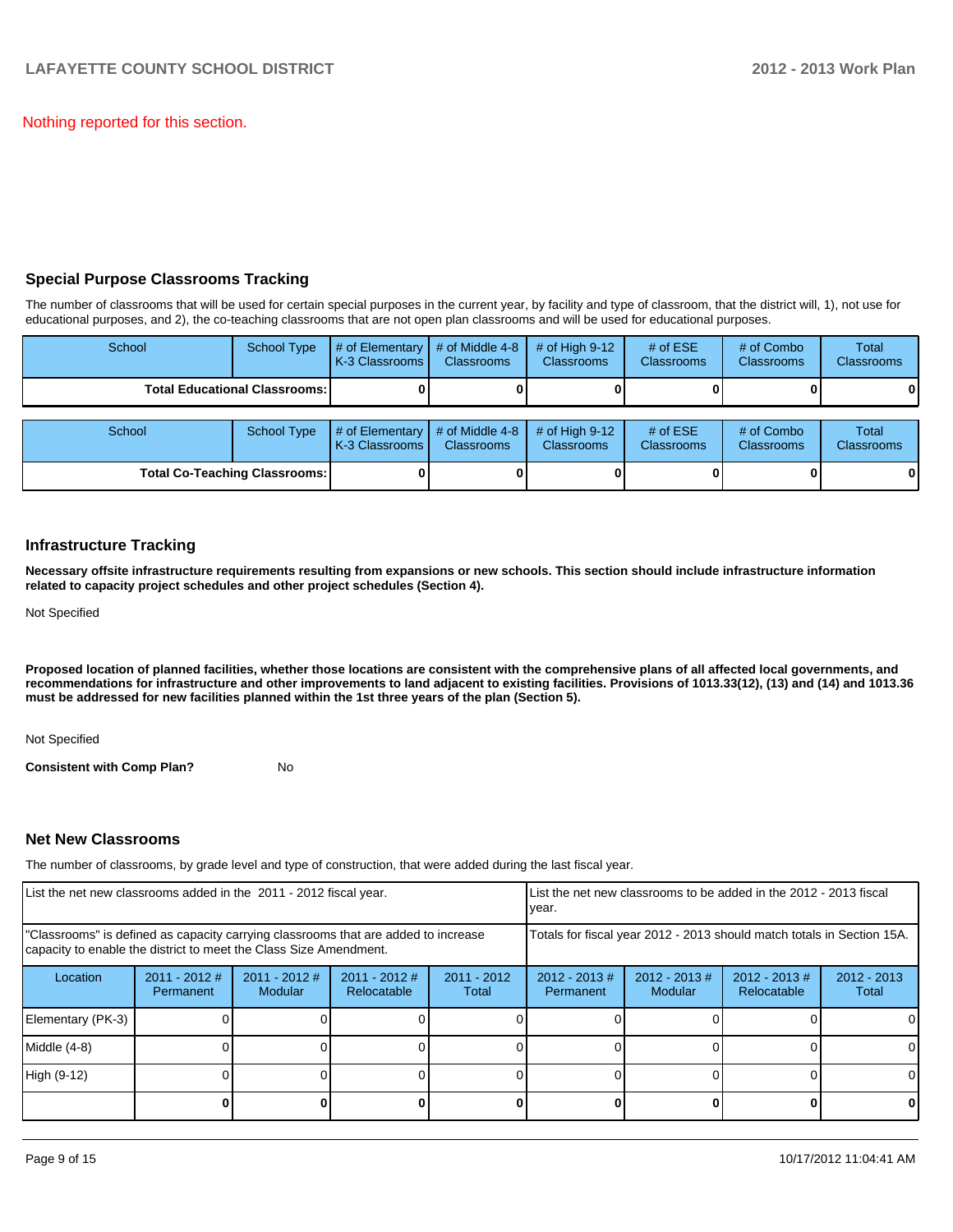#### **Relocatable Student Stations**

Number of students that will be educated in relocatable units, by school, in the current year, and the projected number of students for each of the years in the workplan.

| <b>Site</b>                                       | $2012 - 2013$   | $2013 - 2014$ | $2014 - 2015$ | $2015 - 2016$ | 2016 - 2017 | 5 Year Average  |
|---------------------------------------------------|-----------------|---------------|---------------|---------------|-------------|-----------------|
| LAFAYETTE SENIOR HIGH                             | 181             |               |               |               |             | 4               |
| LAFAYETTE ELEMENTARY                              | 36 <sup>1</sup> |               |               |               |             |                 |
| <b>ADULT EDUCATION PROGRAM</b>                    |                 |               |               |               |             |                 |
| Totals for LAFAYETTE COUNTY SCHOOL DISTRICT       |                 |               |               |               |             |                 |
| Total students in relocatables by year.           | 54              |               |               |               |             | 11 <sup>1</sup> |
| Total number of COFTE students projected by year. | 1,149           | 1,174         | 1,188         | 1,184         | 1,183       | 1,176           |

Percent in relocatables by year. **5 % 0 % 0 % 0 % 0 % 1 %**

#### **Leased Facilities Tracking**

Exising leased facilities and plans for the acquisition of leased facilities, including the number of classrooms and student stations, as reported in the educational plant survey, that are planned in that location at the end of the five year workplan.

| Location                        | # of Leased<br>Classrooms 2012 - I<br>2013 | <b>FISH Student</b><br><b>Stations</b> | Owner | # of Leased<br>Classrooms 2016 - I<br>2017 | <b>FISH Student</b><br><b>Stations</b> |
|---------------------------------|--------------------------------------------|----------------------------------------|-------|--------------------------------------------|----------------------------------------|
| ILAFAYETTE SENIOR HIGH          |                                            |                                        |       |                                            | ΟI                                     |
| LAFAYETTE ELEMENTARY            |                                            |                                        |       |                                            | ΩI                                     |
| <b>IADULT EDUCATION PROGRAM</b> |                                            |                                        |       |                                            | ΟI                                     |
|                                 |                                            |                                        |       |                                            | 0 I                                    |

#### **Failed Standard Relocatable Tracking**

Relocatable units currently reported by school, from FISH, and the number of relocatable units identified as 'Failed Standards'.

Nothing reported for this section.

# **Planning**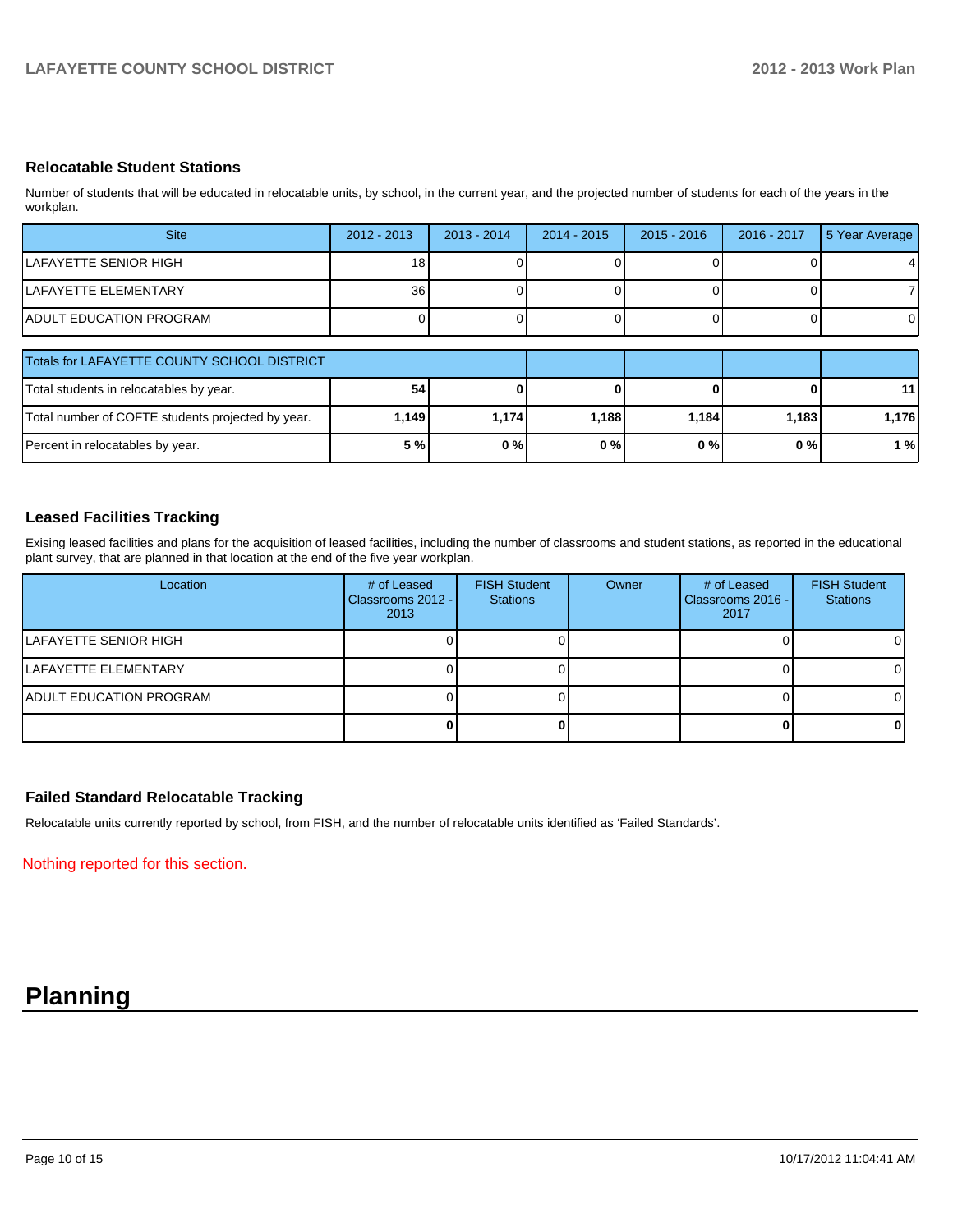#### **Class Size Reduction Planning**

**Plans approved by the school board that reduce the need for permanent student stations such as acceptable school capacity levels, redistricting, busing, year-round schools, charter schools, magnet schools, public-private partnerships, multitrack scheduling, grade level organization, block scheduling, or other alternatives.**

We only have one elementary and one high school so redistricting and busing are not viable options for us. Most of our plans to deal with class size reduction will include permanent student stations.

#### **School Closure Planning**

**Plans for the closure of any school, including plans for disposition of the facility or usage of facility space, and anticipated revenues.**

No School Closures are planned at this time.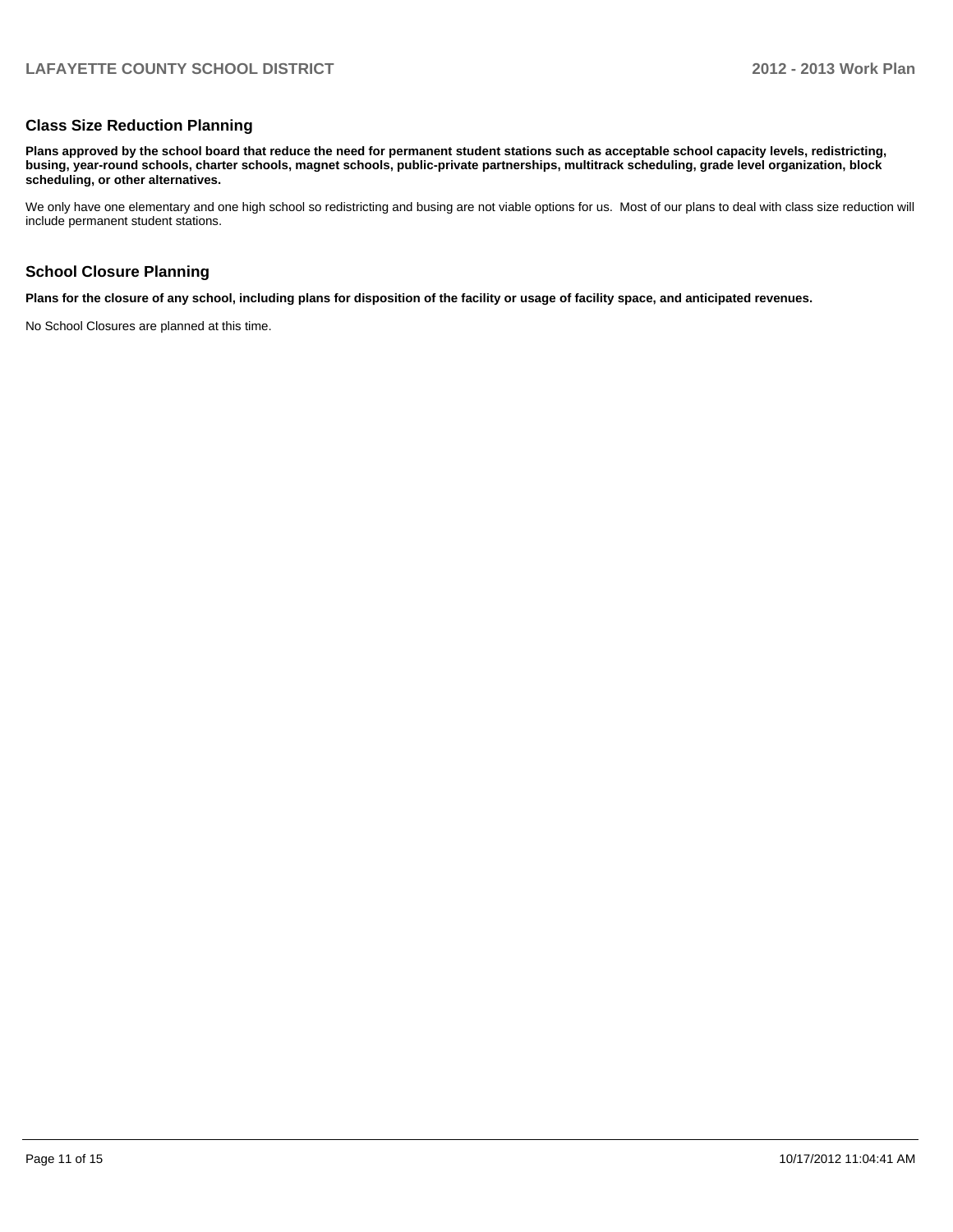Five Year Survey - Ten Year Capacity **10/17/2012** LAFAYETTE COUNTY SCHOOL DISTRICT

**Schedule of capital outlay projects projected to ensure the availability of satisfactory student stations for the projected student enrollment in K - 12 programs for the future 5 years beyond the 5-year district facilities work program.**

No items meet the criteria.

Five Year Survey - Ten Year Infrastructure **10/17/2012** LAFAYETTE COUNTY SCHOOL DISTRICT

## **Proposed Location of Planned New, Remodeled, or New Additions to Facilities in 6 thru 10 out years (Section 28).**

Discontinue use of existing Transportation Bus Barn/Garage as it is inadequate and in a bad location in relation to Lafayette High school. Use existing structure for vocational related space or parking. Build new Transportaion Bus Barn on existing district owned property adjoining Lafayette High School.

**Plans for closure of any school, including plans for disposition of the facility or usage of facility space, and anticipated revenues in the 6 thru 10 out years (Section 29).**

Not Specified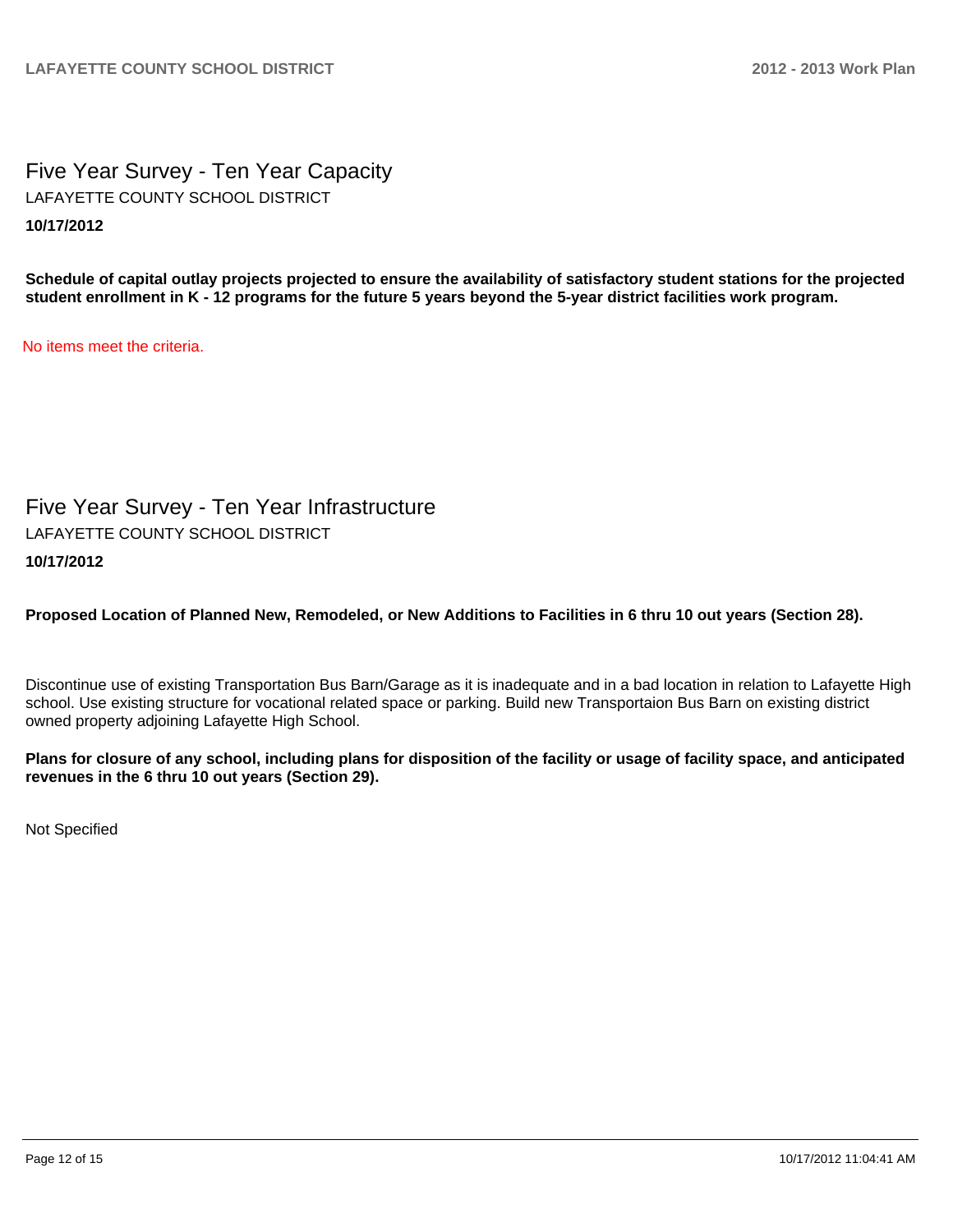Five Year Survey - Ten Year Maintenance **10/17/2012** LAFAYETTE COUNTY SCHOOL DISTRICT

**District projects and locations regarding the projected need for major renovation, repair, and maintenance projects within the district in years 6 - 10 beyond the projects plans detailed in the five years covered by the work plan.**

No items match the criteria.

## Five Year Survey - Ten Year Utilization

LAFAYETTE COUNTY SCHOOL DISTRICT

#### **10/17/2012**

**Schedule of planned capital outlay projects identifying the standard grade groupings, capacities, and planned utilization rates of future educational facilities of the district for both permanent and relocatable facilities.**

| <b>Grade Level</b><br>Projections | <b>FISH Student</b><br><b>Stations</b> | <b>Actual FISH</b><br>Capacity | Actual<br><b>COFTE</b> | Actual<br><b>Utilization</b> | Actual new<br><b>Student</b><br>Capacity to be<br>added/remove | Projected<br><b>COFTE</b> | Projected<br><b>Utilization</b> |
|-----------------------------------|----------------------------------------|--------------------------------|------------------------|------------------------------|----------------------------------------------------------------|---------------------------|---------------------------------|
| Elementary -<br>District Totals   | 705                                    | 705                            | 574.44                 | 81.48%                       |                                                                | 519                       | 73.62 %                         |
| Middle - District<br>Totals       | 788                                    | 709                            | 549.29                 | 77.47 %                      |                                                                | 263                       | 37.09%                          |
| High - District<br>Totals         |                                        | 0                              | 0.00                   | 0.00%                        |                                                                | 324                       | 0.00%                           |
| Other - ESE, etc                  |                                        | 0                              | 0.00                   | 0.00%                        |                                                                |                           | 0.00%                           |
|                                   | 1,493                                  | 1,414                          | 1,123.73               | 79.47 %                      |                                                                | 1,106                     | 78.22 %                         |

**Combination schools are included with the middle schools for student stations, capacity, COFTE and utilization purposes because these facilities all have a 90% utilization factor. Use this space to explain or define the grade groupings for combination schools.**

No comments to report.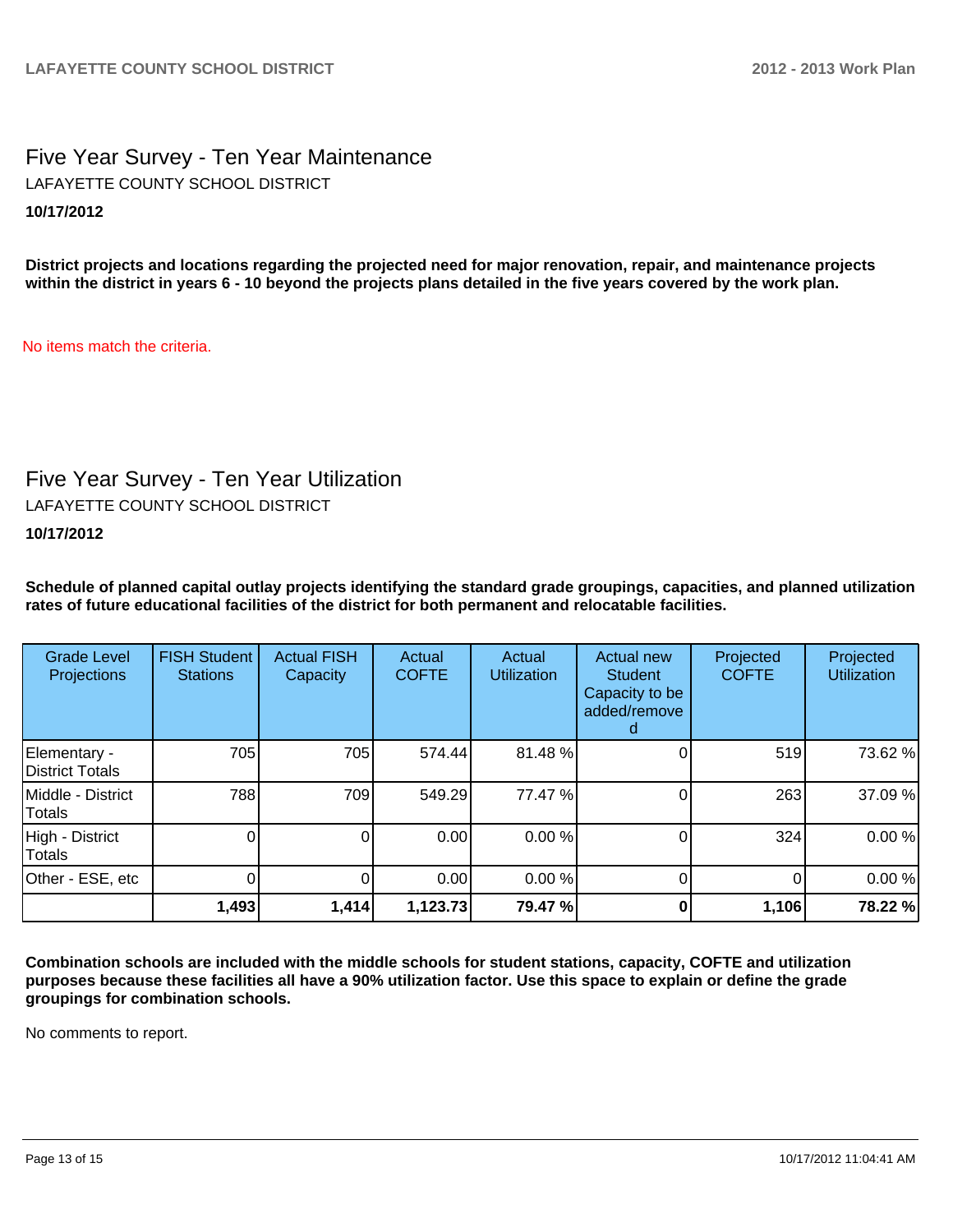Five Year Survey - Twenty Year Capacity **10/17/2012** LAFAYETTE COUNTY SCHOOL DISTRICT

**Schedule of capital outlay projects projected to ensure the availability of satisfactory student stations for the projected student enrollment in K - 12 programs for the future 11 - 20 years beyond the 5-year district facilities work program.**

No items match the criteria.

Five Year Survey - Twenty Year Infrastructure **10/17/2012** LAFAYETTE COUNTY SCHOOL DISTRICT

**Proposed Location of Planned New, Remodeled, or New Additions to Facilities in the 11 through 20 out years (Section 28).**

Not Specified

**Plans for closure of any school, including plans for disposition of the facility or usage of facility space, and anticipated revenues in the 11 through 20 out years (Section 29).**

Not Specified